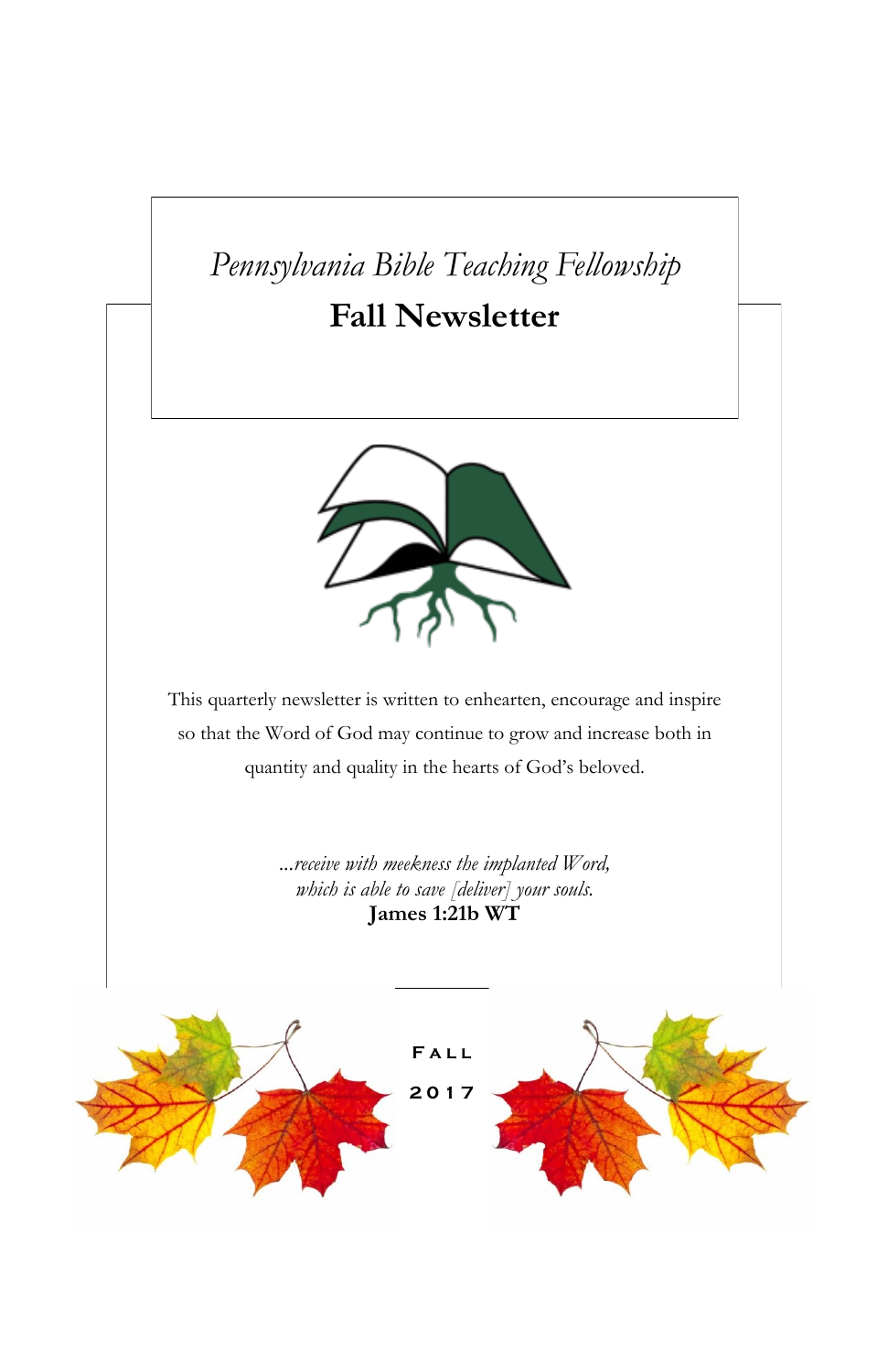## By Shawn Weir

The heart of man is a tricky thing. Despite how much we are encouraged by the world to try to know or to follow our hearts, the Word of God tells us that it is deceptive, desperately wicked and that no man can know it. There is, however, very clear instruction from the Father regarding what we are to do with our hearts. Instead of trying to solve the internal rubix cube of thoughts, emotions, desires, and intents - God tells us that we are to guide our hearts. There is no way to truly know the how or why of a heart, but we can lead it to that which is clear, right and true: God's Magnified Word.

> **Proverbs 23:19** *Hear thou, my son, and be wise, and guide thine heart in the way.*

It's not to ask: "Heart, what do you think?" It's to command: "Heart, this is what you're going to think!"

In **Psalm 94**, the Psalmist makes a phenomenal statement:

**Psalm 94:19** *In the multitude of my thoughts within me thy comforts delight my soul.*

That Psalmist isn't proclaiming that he didn't have any problems. I've never met a person without a problem. Yet, in the midst of anxious thoughts, God's Word was the comfort and delight to his soul. Those comforts didn't get in there by accident. This was a guided heart.

This world is cruel. It is run by the course of an enemy motivated by pride and hate. Afflictions and seasons of heaviness are promised, but we are not without hope and comfort. Unlike natural man, we have the assurance, healing, and power of God's Word to guide our hearts to.

> **Psalm 131:2** *Surely I have behaved and quieted myself, as a child that is weaned of his mother: my soul is even as a weaned child.*

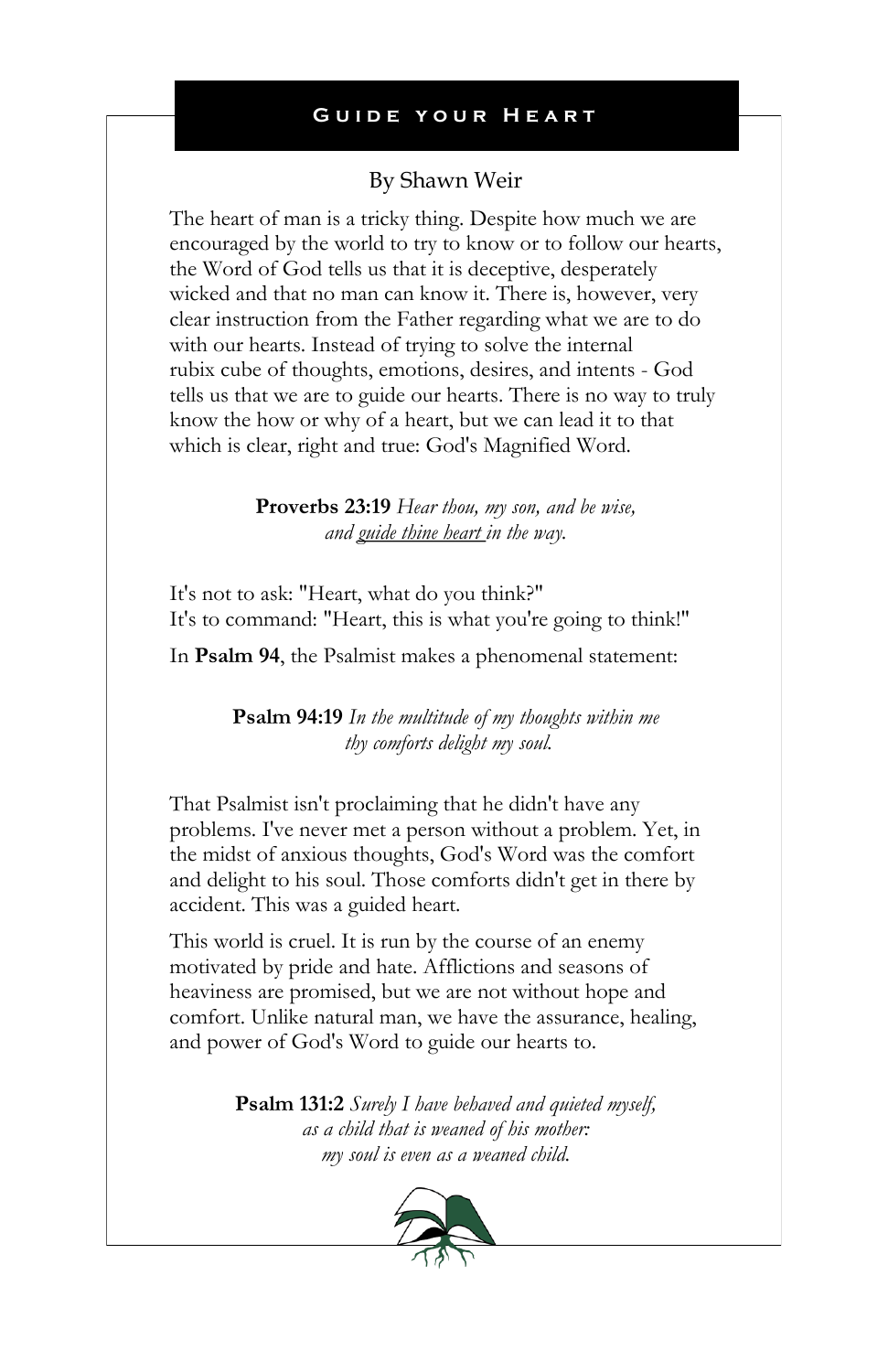I have two beautiful little daughters who at times awake troubled and crying in the middle of the night. When I go into their rooms in the middle of the night, I don't throw on the light and scream "Why are you crying?!?!? You should be happy and thankful! Stop being upset and go back to bed!!!" I would be a terrible father if I did that. I'm not giving them options, they need to go back to bed, but I am gentle with them to sooth them and comfort their distress. So this Psalmist is with his own heart. At times we need that. We often can be so hard on ourselves and cause ourselves undue hurt. You guide your heart to God's Word, but at times of distress sometimes it needs to be with the same tenderness and care you would show to quiet a little baby.

The Psalmist of **Psalm 42** shows a great example of how to talk to and encourage your heart in the midst of troubles:

> **Psalm 42:5** *Why art thou cast down, O my soul? and why art thou disquieted in me? hope thou in God: for I shall yet praise him for the help of his countenance.*

Notice how he talks directly to his heart.

**Psalm 42:6** *O my God, my soul is cast down within me: therefore will I remember thee from the land of Jordan, and of the Hermonites, from the hill Mizar.*

I'm not from Israel, but I do know Pennsylvania. That's like saying, "I'll remember Him from the bridges of Pittsburgh to the liberty bell in Philadelphia." Throughout the whole land.

**Psalm 42:7** *Deep calleth unto deep at the noise of thy waterspouts: all thy waves and thy billows are gone over me.*

**Psalm 42:8** *Yet the LORD will command his lovingkindness in the daytime, and in the night his song shall be with me, and my prayer unto the God of my life.*

He may have been in the dark of night, but he knew he would see God's lovingkindness again in the daytime. And then at night, instead of torment of heart he will sing and pray to the God of his life.

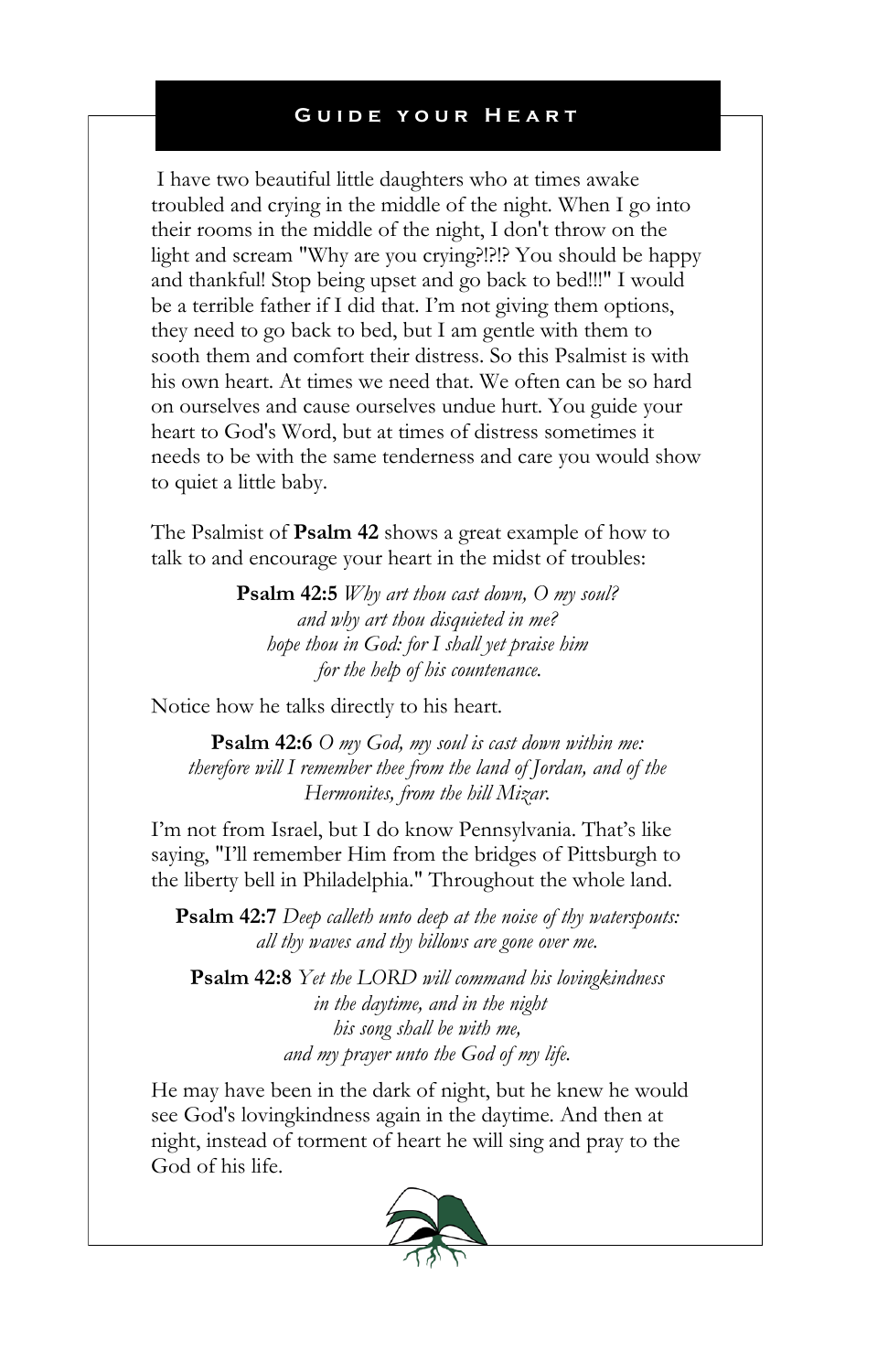**Psalm 42:9** *I will say unto God my rock, Why hast thou forgotten me? why go I mourning because of the oppression of the enemy?*

God never forgets us, but at times of heaviness it can sure feel that way. Consider the weight of his situation.

> **Psalm 42:10** *As with a sword in my bones, mine enemies reproach me; while they say daily unto me, Where is thy God?*

Enemies mocking him and his God could be a cause of sadness that could swallow him up, and yet…

> **Psalm 42:11** *Why art thou cast down, O my soul? and why art thou disquieted within me? hope thou in God: for I shall yet praise him, who is the health of my countenance, and my God.*

He speaks directly to his heart and deliberately guides it to hope in and praise God. As for feelings, they may change like the weather. If we "feel like it" or not we still don't give our hearts an option. We guide our hearts to God's Word. What is so wonderful is that once applied to the heart, God's living, powerful and sharp Word will go to work within. For it alone has the true power to transform a heart. Before long you will notice your feelings lining up with the truth you've treasured. There is a wonderful poem attributed to Martin Luther:

> Feelings come and feelings go, And feelings are deceiving; My warrant is the Word of God-- Naught else is worth believing.

Though all my heart should feel condemned For want of some sweet token, There is One greater than my heart Whose Word cannot be broken.

I'll trust in God's unchanging Word Till soul and body sever, For, though all things shall pass away, HIS WORD SHALL STAND FOREVER!

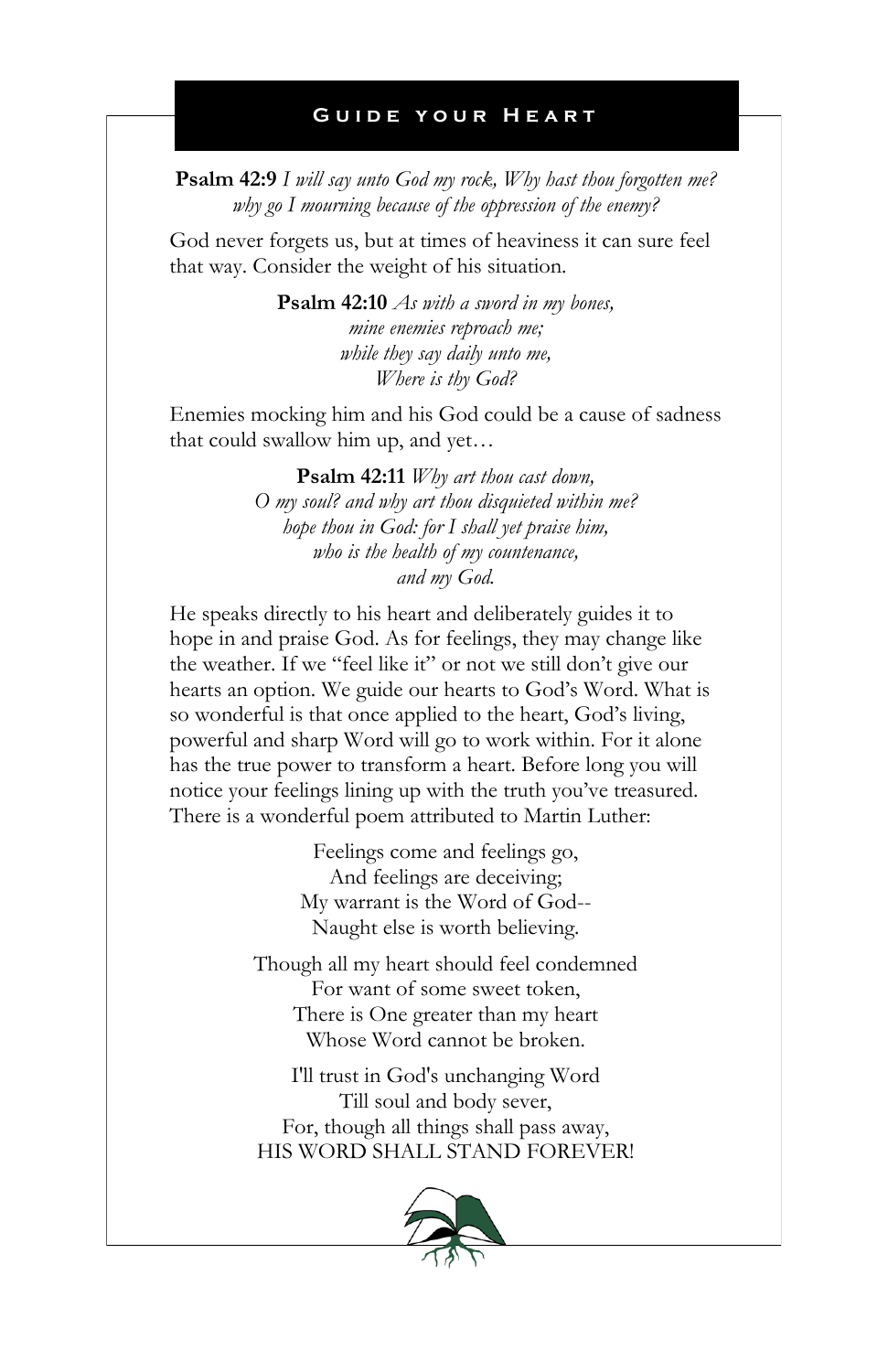# **Here are some practical examples of what to guide your heart to regarding all the deliverances that have come to us in our Christ**

### In a moment of condemnation:

*Why are you cast down, oh my soul? You've been made the righteousness of God in him*

In a moment of feeling inadequate:

*Why are you cast down, oh my soul? Your Christ is completely filled with the divine nature of God and you are completely filled in him*

In a moment of feeling unloved: *Why are you cast down, oh my soul? Nothing can separate you from God's love, which is in Christ Jesus your Lord.*

In a moment of feeling common or ashamed: *Why are you cast down, oh my soul? Jesus Christ who sanctified you is not ashamed to call you brother.*

In a moment dealing with sickness:

*Why are you cast down, oh my soul? He himself bore your sins in his own body on the cross so that you would be removed from sin and so that you might live by justness, by whose stripes you were healed.*

#### In a moment of feeling weary and that you can't go on:

*Why are you cast down, oh my soul? Look with undivided attention to him, who led the way down the path and is the perfecter of the right way of believing. He, because of the joy lying before him, endured the cross, disregarding the shame, and sat down at the right side of the throne of God.*

In a moment when you forget who you are:

*Why are you cast down, oh my soul? With Christ you have been crucified and you live no longer, but living in you is him. So what you now live in the flesh, you live by believing concerning him, who loved you and gave himself for you.*

**"Hope thou in God: for I shall yet praise him, who is the salvation of my countenance, and my God."**

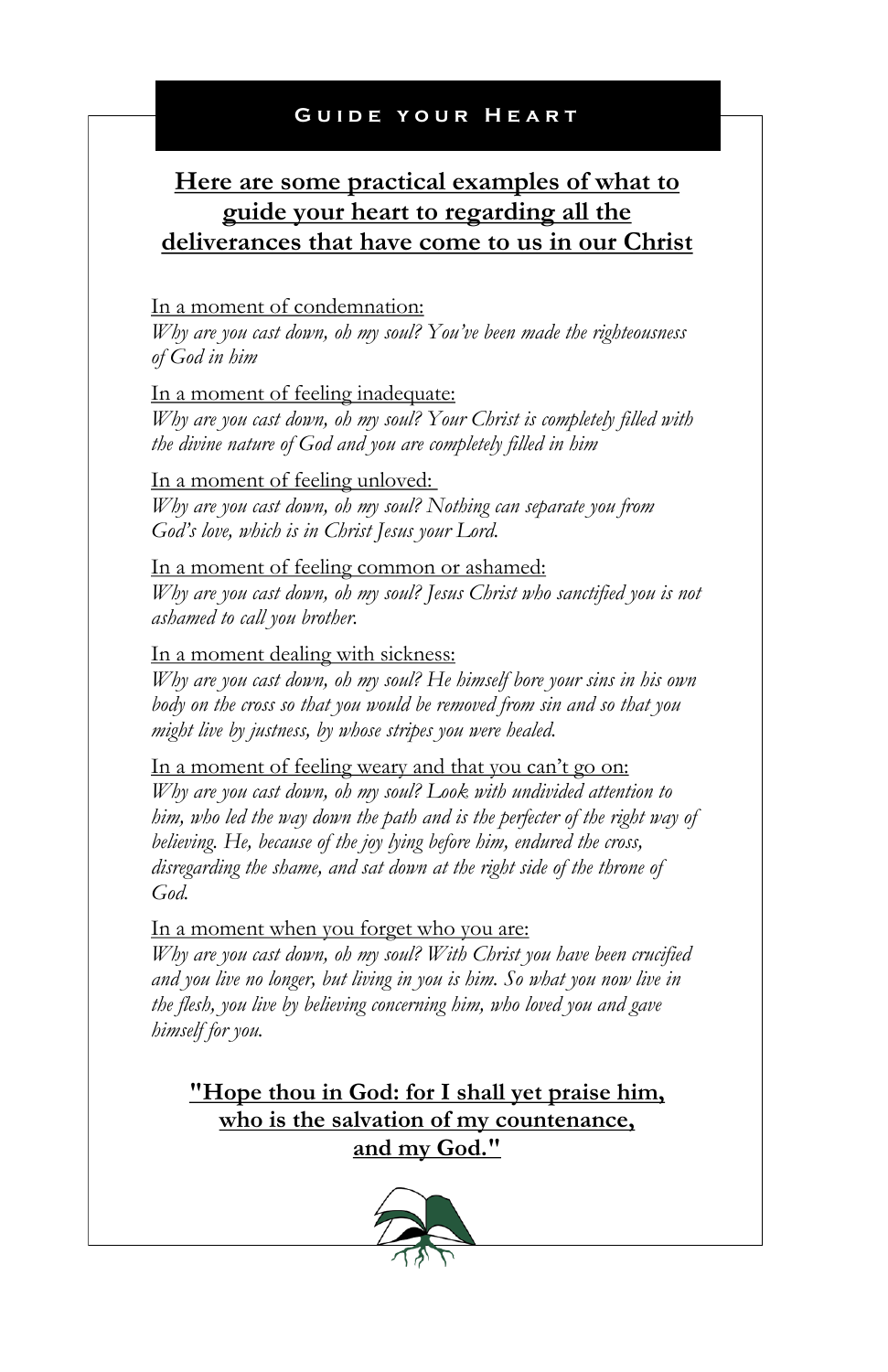We can speak directly to our hurting hearts. We guide them to the comforts of God's magnificent truth. God will be a faithful deliverer for all of our afflictions and after He does, we can speak one more thing to our hearts:

> **Psalm 116: 7** *Return unto thy rest, O my soul; for the LORD hath dealt bountifully with thee...*

Even in the midst of the greatest trials and pressures, remember, it is just for a season. This isn't your whole (eternal) life. There may be times of heaviness, but in them choose to consider how outweighed those "light afflictions" are in comparison to the exceeding, eternal weight of glory awaiting you. Your life is sealed securely unto your God by the perfect work of Christ. This world will never recognize it, but to your God and His family you are precious, set apart and beloved.

God sees and knows what you're dealing with. Remember your God is always with you and that He will **Never, Never** leave us and **Never, Never, Never** forsake us. (see **Hebrews 13:5b**) Keep your eyes and ears on Him and watch Him show Himself as a good God to you in all things. Confide in Him continually, talk to Him constantly, be listening all day to receive what He will say to strengthen you. Don't allow your heart to be swallowed up in situations, but guide it to the truth, to the Word of His sure deliverances, to thanks and praise for His endless grace and love.

Don't follow your heart. Guide your heart. The storms always pass, but His Word shall stand forever.

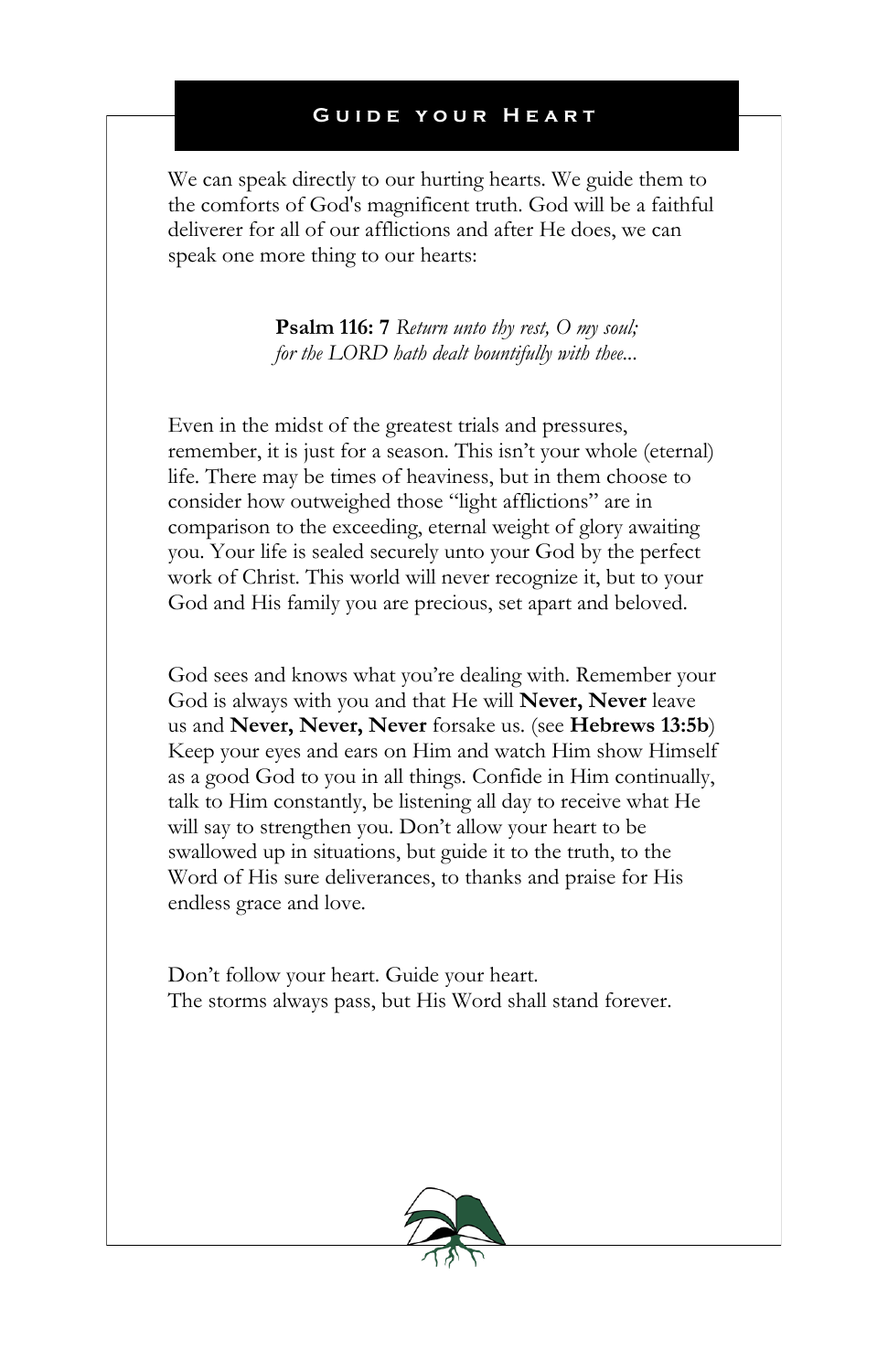### **U p c o m i n g E v e n t s**

Here are some upcoming dates to keep in mind and prayer. Registration and additional information is available on the website: www.pabibletf.org

| November $2-5$   | Fall Teen-30s Weekend<br>Thursday evening to Sunday at noon at<br>the Christian Retreat Center<br>in Fast Waterford. |
|------------------|----------------------------------------------------------------------------------------------------------------------|
| November 18 – 19 | James Weekend in God's Word<br>Saturday morning to Sunday after lunch<br>at the Grantville Holiday Inn.              |
| December 2       | Children's Area Meeting<br>Starting at 3 PM at Messiah Village in<br>the Community Room.                             |
| December 31      | New Year's Eve Fellowship<br>Starting at 6PM at Messiah Village in the<br>Community Room.                            |

### S P E C I A L U P D A T E S

#### **New Fellowship Starting Soon**

Michael Weir will be starting a Witnessing Fellowship on Wednesday evenings.

The heart of this weekly fellowship is to meet up to exhort each other and then go out together to preach the gospel regarding our Lord Jesus Christ at various places throughout the area.

If interested, reach out to Michael at (717) 686 - 5409 or guitarlonghair@gmail.com

#### **New Website**

Though the address will stay the same at www.pabibletf.org, a new face with new functionality will be coming soon.

#### **Family Camp CDs**

A new machine to produce the Family Camp CDs was ordered right after camp. Unfortunately, the machine still hasn't arrived due to a large mistake by the distributor. After much back and forth, the error has finally been corrected and the device should arrive soon. Full production will begin immediately.